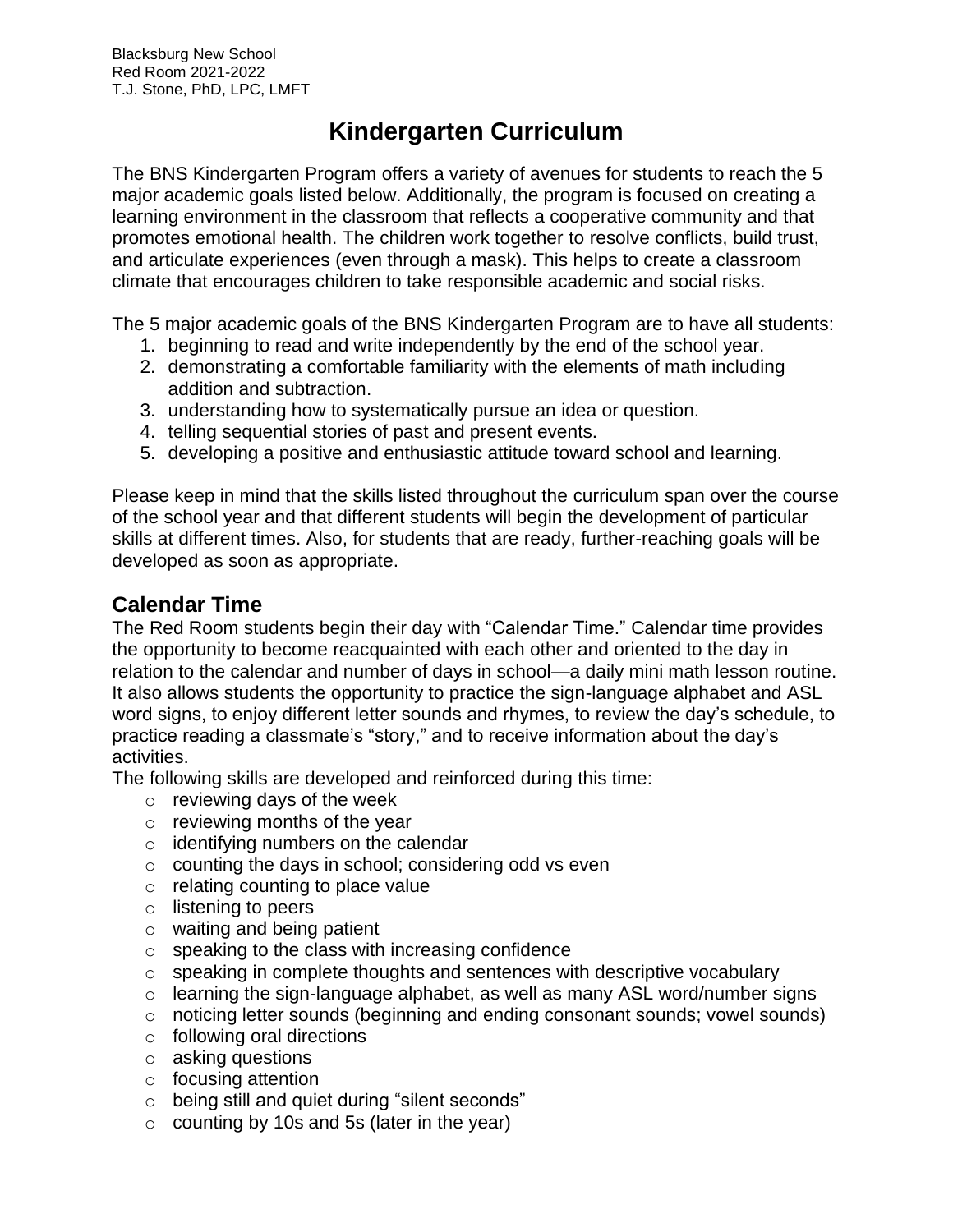# **Literacy Reading and Writing (a.k.a. "ABC Time")**

Much of the reading lessons and writing activities this year will be conducted via "whole class" instruction and activity. Covid protocols means that students will be in separate desks and masked while indoors. This makes things a bit different from the smaller, more close-knit "station" groups, but it's also quite dynamic and fun. [Note that the two younger "pre-k" students have alternative activities during literacy lesson times.]

During the fall, literacy lessons will be guided by a K-level structured literacy program [Sounds Sensible (SPIRES.)]. This will be followed by a 3-week focus on handwriting [Zaner-Bloser]. Literacy lessons during the spring semester will be guided by the beginning portion of Level-1 structured literacy program (SPIRES) and will include regular journal writing (with eventual goal of writing complete sentences) and small group reading activities.

The following skills are developed and reinforced during reading lessons and activities:

- recognizing and matching upper and lower case letters
- associating pictures with written words
- practicing left to right orientation
- understanding the concept of sequence
- identifying letter sounds
- isolating and identifying the initial and final consonant sounds of words
- blending individual letter sounds into word sounds
- learning basic sight words
- recognizing basic punctuation
- for some: more fluent reading and comprehension activities

The class will also engage in group lessons and story activities from time to time in which the students read "big books" or other stories together, play a group game, enjoy a "draw and write" activity, listen to songs that stress phonemic awareness, or discuss a particular reading strategy. When listening to stories students will often be asked to identify characters and setting and to retell the story with attention to the sequence of beginning, middle, and end. They will also consider responses to questions of Who, What, When, Where, Why, and How.

Students engage in writing activities on a regular basis. This begins as drawing pictures and practicing letters that they learn. As they become ready, students will be guided to write words related to their illustrations. Some students will be ready to begin using basic (noun, verb) sentence structure. In all writing activities, students will be encouraged to "listen" for the sounds of words and write the corresponding consonant and vowel sounds. Such "invented" spelling (or "temporary spelling") is phonetic in nature and allows students to freely express themselves through writing. In later years at BNS they will refine spelling both naturally—as they become fluent readers; and systematically—through word study and explicit spelling instruction. Early in the fall, students will receive a practice booklet for the proper letter formation of the letters in their first name. Late in the fall, the students will receive additional direction with regards to proper letter formation (for all letters) through Zaner-Bloser K-level handwriting workbook activities.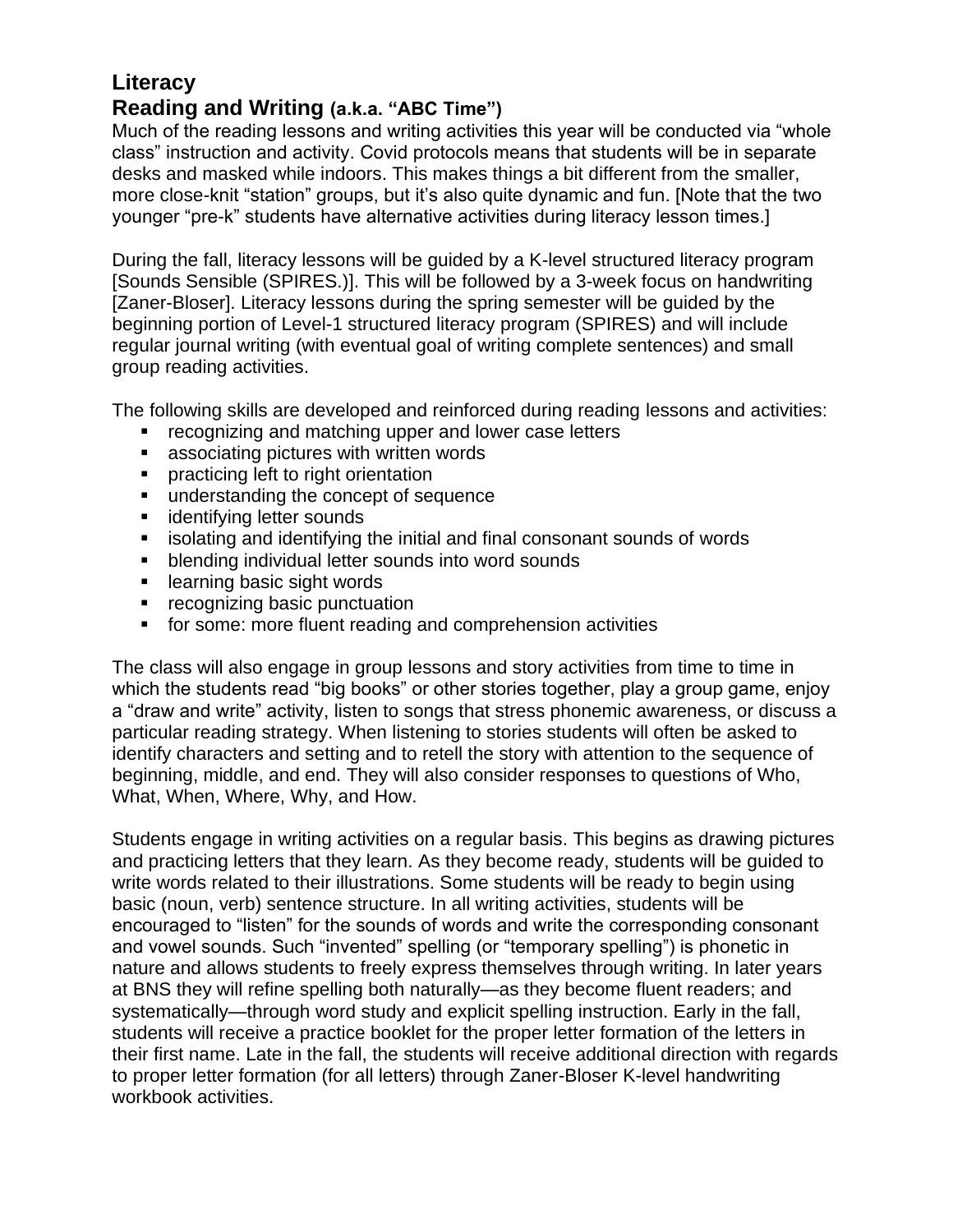The following skills are introduced, developed, and/or reinforced during writing activities as students are ready:

- recognizing letters and letter sounds
- recognizing beginning, middle, and ending sounds in words
- writing and sounding out basic cvc words
- identifying short and long vowel sounds in words
- using basic sight words in writing
- including the use of nouns and verbs
- placing a space between words
- placing a period at the end of a sentence
- recognizing and utilizing digraphs such as ch, sh, th
- recognizing and utilizing vowel patterns such as silent e
- writing the letters in both upper and lower case (when ready)
- producing a book for the spring Authors' Tea [an event of some kind]

### **Mathematics (a.k.a. "123 Time")**

Math is incorporated into many subject areas throughout the day—particularly during every morning's "calendar time" and during scheduled "math times." BNS has recently chosen Eureka Math, as a guide, for grades K-5—in addition to other math resources. Students receive direct group instruction on sequential mathematical concepts (listed below). They will have an opportunity to explore these concepts through conversation, literature, manipulatives, and practice pages. [Note that the two younger "pre-k" students have alternative activities during literacy lesson times.]

The following skills are developed and reinforced during math lessons and activities:

- ❑ recognizing and producing patterns and classifications (sorting, collecting)
- ❑ developing familiarity with daily calendar concepts (day of week, month, year)
- ❑ identifying basic 2-dimensional (flat) shapes
- ❑ identifying basic 3-dimensional (solid) shapes
- ❑ drawing 2-dimensional shapes
- ❑ building 2- and 3-dimensional shapes
- ❑ utilizing 1:1 correspondence
- ❑ understanding (reading, counting, matching) numbers 1 to 10, then 1 to 20, and later 1 to 100
- ❑ writing numbers 1 to 100
- ❑ learning to count up and down for "one more" and "one less"
- ❑ counting by 10's and by 5's
- ❑ adding and subtracting with manipulatives
- ❑ representing number stories with number sentences/models
- ❑ showing different ways to combine numbers to make the same sum
- ❑ computing addition and subtraction problems with numbers 1 to 10 and higher
- ❑ decomposing "teen" numbers into a group of 10 ones and "x" more ones
- ❑ describing length and weight

In addition to the above concepts, kindergartners will be introduced to concepts related to telling time to the hour, identifying coin values, and understanding fraction concepts of whole, half, and quarter.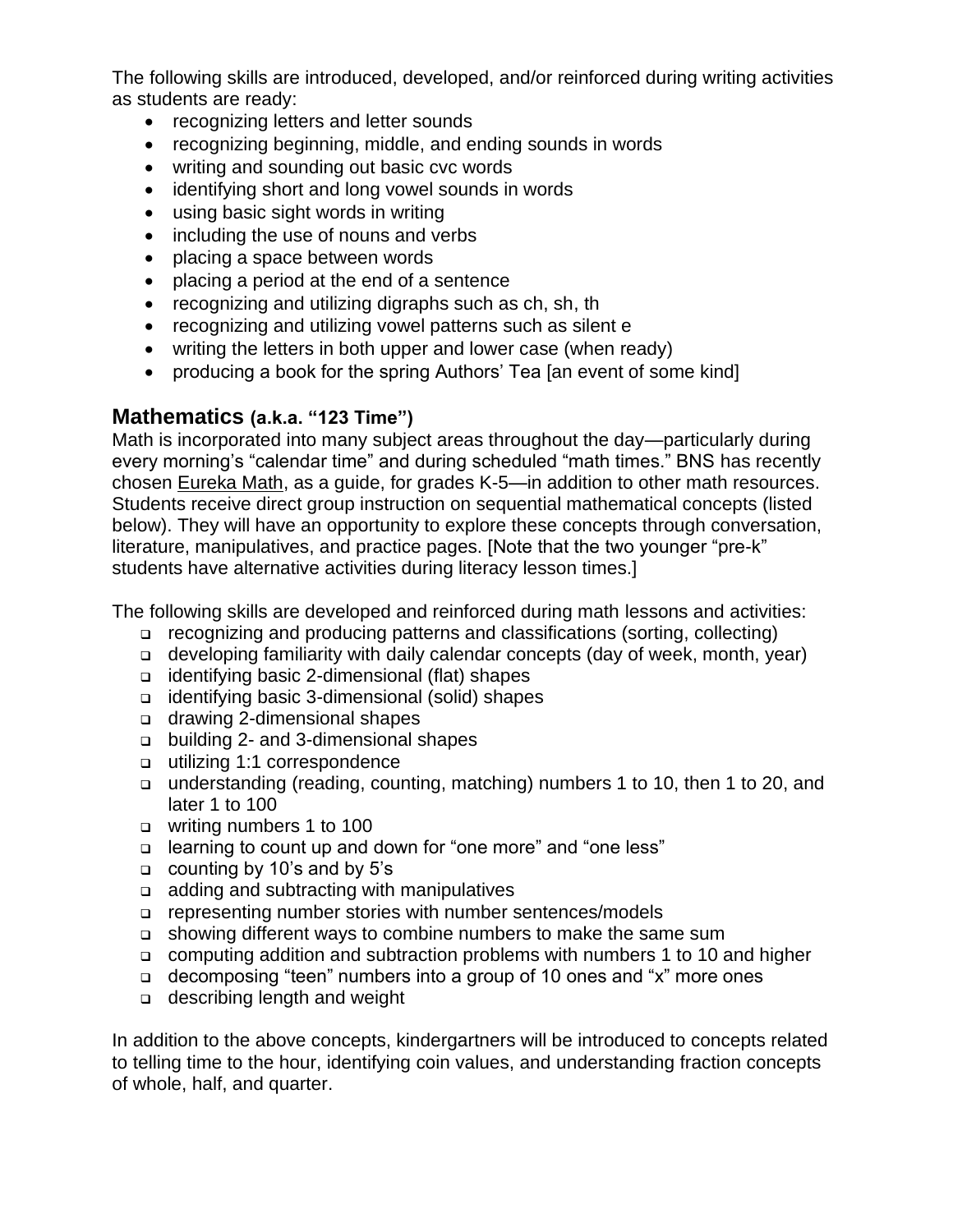# **Science, Social Studies, and Theme Activities**

Many of the weeklong learning themes will be enhanced by science and social studies activities. Educational videos, class discussions, and possibly the occasional (and vaccinated) guest speaker (outdoor presentations) further extend these subject areas.

Key concepts for the science program include:

- ➢ Who, What, Where, When, Why, How questions
- ➢ predictions, observations, conclusions
- ➢ change
- ➢ color creation
- ➢ five senses
- ➢ human body
- ➢ nutrition
- ➢ seasons
- $\triangleright$  patterns of weather
- $\triangleright$  plant growth
- $\triangleright$  animal growth
- ➢ prehistoric animals
- ➢ shadows
- ➢ magnets
- $\triangleright$  relative size and weight
- ➢ position and speed
- $\triangleright$  water forms of solid, liquid, and gas
- $\sum$  float/sink
- ➢ ecology and "reduce, reuse, recycle"
- $\triangleright$  the earth in space

#### Key concepts for the social studies program include:

- ➢ self
- $\triangleright$  knowledge of full name, parents' names; possibly a street name and a phone number
- ➢ families
- ➢ social responsibilities (taking turns, sharing, listening, communicating)
- ➢ community service providers
- $\triangleright$  ecology and environment
- $\triangleright$  history and geography
- ➢ U.S. government
- ➢ money and economics
- $\triangleright$  important people of the past
- $\triangleright$  important groups of people in history
- ➢ maps
- $\triangleright$  the 7 continents
- ➢ transportation
- $\triangleright$  inventors and inventions
- ➢ consideration of another's perspective and experience

### **Additional Subjects**

Kindergarten students at BNS also receive regular instruction in **Art**, **Spanish**, **Physical Education**, and **Music**. These subjects are taught by specialists who are employed by BNS. More information regarding the curricula for these classes will be available on the school's website: [www.blacksburgnewschool.org.](http://www.blacksburgnewschool.org/)

### **Play**

When weather permits, the kindergartners receive a 30+-minute recess following snack time and a 45-minute recess following lunch time every day. We may sometimes have class outside—for the fresh air. They also enjoy daily play-time indoors during "Free Choice Time."